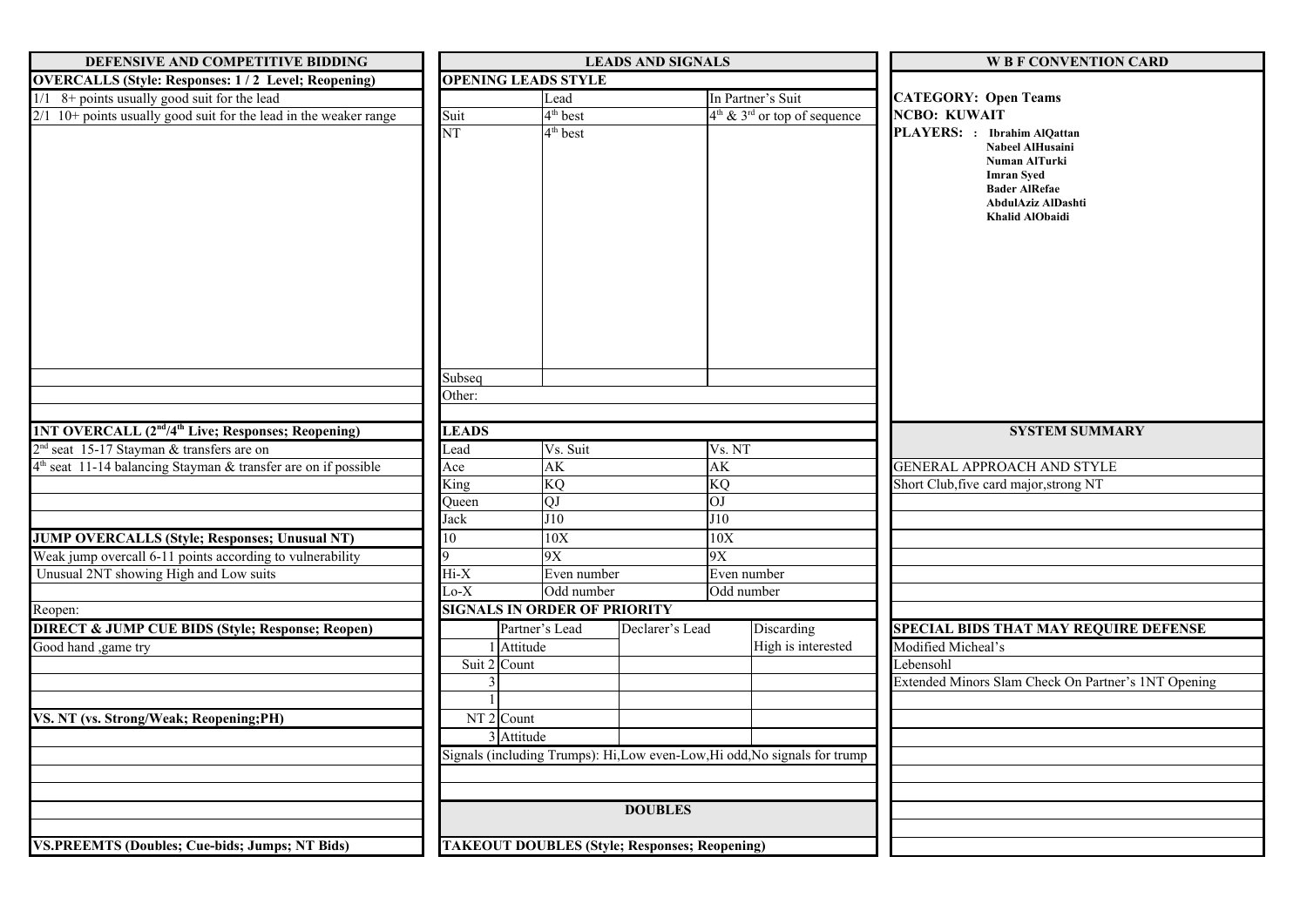| Take out double up to 3 Spades, any level 4 pre-empt up to 4 H<br>double is optional. 4 S pre-empt double is penalty and 4NT overcall<br>is takeout. | Take out double up to 3 Spades, any level 4 pre-empt up to 4 H double is<br>optional. 4 S pre-empt double is penalty and 4NT overcall is takeout. |                                       |
|------------------------------------------------------------------------------------------------------------------------------------------------------|---------------------------------------------------------------------------------------------------------------------------------------------------|---------------------------------------|
|                                                                                                                                                      |                                                                                                                                                   |                                       |
| VS. ARTIFICIAL STRONG OPENINGS- i.e. 14 or 24                                                                                                        |                                                                                                                                                   | <b>SPECIAL FORCING PASS SEQUENCES</b> |
| 8 points with 5+ cards should be good suit for the lead                                                                                              | SPECIAL, ARTIFICIAL & COMPETITIVE DBLS/RDLS                                                                                                       |                                       |
|                                                                                                                                                      | Special doubles against 3NT for certain leads according to the sequence of<br>bidding by opponents all alertable.                                 |                                       |
|                                                                                                                                                      |                                                                                                                                                   |                                       |
| <b>OVER OPPONENTS' TAKEOUT DOUBLE</b>                                                                                                                |                                                                                                                                                   | <b>IMPORTANT NOTES</b>                |
| 6-9 points one level raise in partner's suit                                                                                                         |                                                                                                                                                   | Will be alerted                       |
| 3-5 points with minimum of 4 cards in partner's suit two levels raise                                                                                |                                                                                                                                                   |                                       |
| $10+$ points redouble with or without support in partner's suit                                                                                      |                                                                                                                                                   | <b>PSYCHICS:</b> Rare                 |

|                           | TI<br>$\bf C$<br>$\bf K$                             | MIN.                              | NEG.<br><b>DB</b><br>L<br><b>TH</b><br>$\mathbf{R}$ U |                          |                                                                                        |                          |                                                        |  |  |
|---------------------------|------------------------------------------------------|-----------------------------------|-------------------------------------------------------|--------------------------|----------------------------------------------------------------------------------------|--------------------------|--------------------------------------------------------|--|--|
| <b>OPENI</b><br><b>NG</b> | IF<br><b>AR</b><br><b>TI</b><br>$\bf{FI}$<br>CI<br>A | NO.<br>OF<br>CA<br>RD<br>S        |                                                       | <b>DESCRIPTION</b>       | <b>RESPONSES</b>                                                                       | <b>SUBSEQUENT ACTION</b> | <b>COMPETITIVE &amp; PASSED</b><br><b>HAND BIDDING</b> |  |  |
| $1\clubsuit$              | $\boldsymbol{X}$                                     | 2                                 | 3 Sp                                                  | $11+$                    | Minimum 6 points with 4 cards of major or 1 NT<br>denying 4 cards in any major         | Alertable if special     |                                                        |  |  |
| $1\bullet$                |                                                      | $\overline{4}$                    | 3 Sp                                                  | $11+$                    | Minimum 6 points with 4 cards of major or 1 NT<br>denying 4 cards in any major         | Alertable if special     |                                                        |  |  |
| 1                         |                                                      | 5                                 | 3 Sp                                                  | $11+$                    | 6-9 on level 1, or 10+ on level 2, or weak jump shift<br>with min 6 cards and 5 points | Alertable if special     |                                                        |  |  |
| $1\spadesuit$             |                                                      | 5                                 | 3 H                                                   |                          | 6-9 on level 1, or 10+ on level 2, or weak jump shift<br>with min 6 cards and 5 points | Alertable if special     |                                                        |  |  |
| <b>INT</b>                |                                                      | $2\,c$                            | Dble on<br>any<br>level is<br>penalty                 |                          | Stayman, transfers to majors and minors                                                | Alertable if special     |                                                        |  |  |
| $2\clubsuit$              | X                                                    | Balance<br>d or<br>unbalan<br>ced | 3 Sp                                                  | 22+ points or 8-9 Tricks | 2D waiting<br>$2H$ , $2S$ , $3C$ , $3D = 8 +$ Points with $5 +$ cards                  |                          |                                                        |  |  |
| $2\bullet$                |                                                      | 6                                 |                                                       | 6-11 points              | 2NT game going asking for feature                                                      |                          |                                                        |  |  |
|                           |                                                      |                                   |                                                       |                          |                                                                                        |                          |                                                        |  |  |